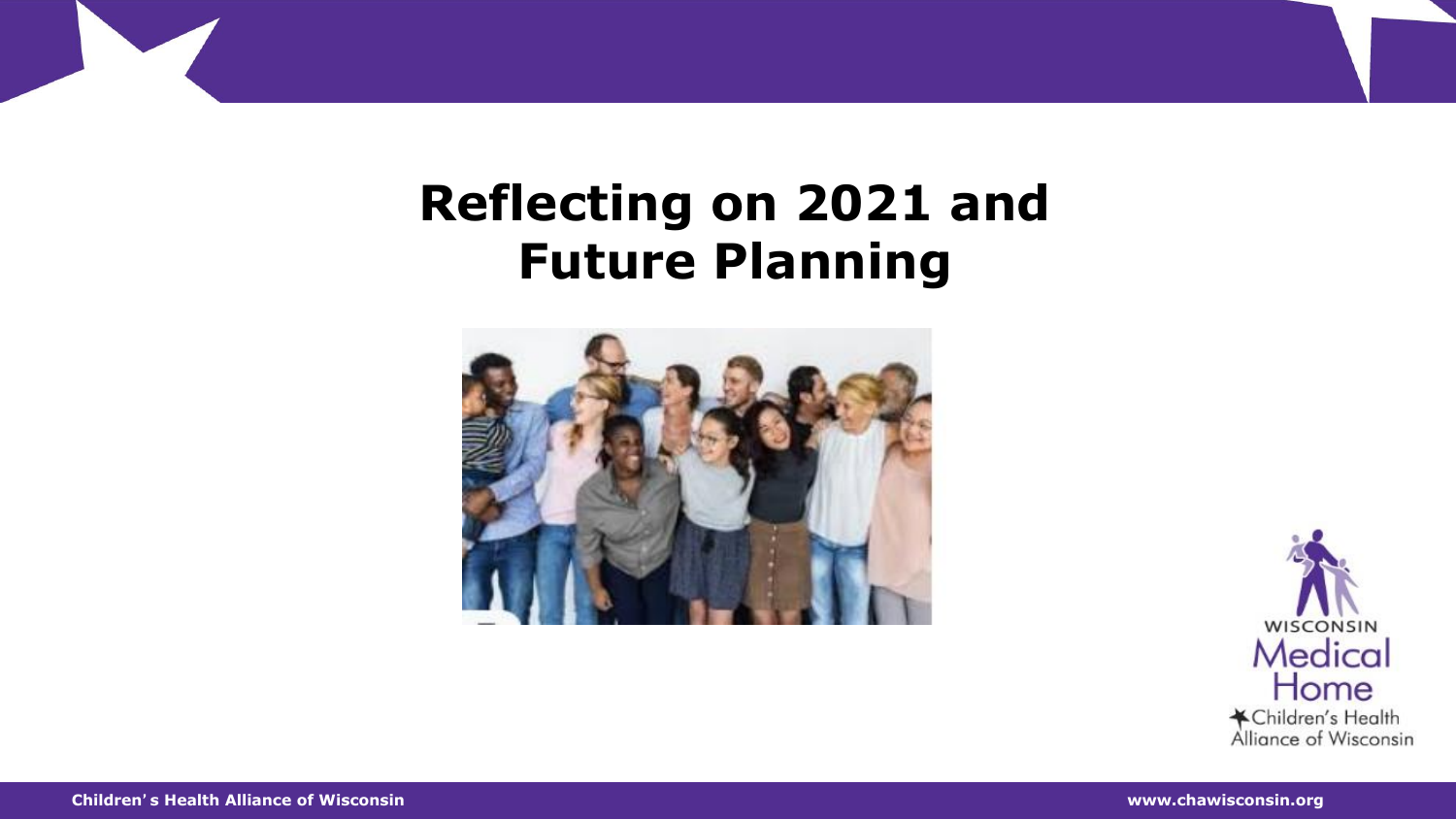## **2021 Pilot Partners**



Kids deserve the best.











Wisconsin Title V Children and Youth with Special<br>Health Care Needs Program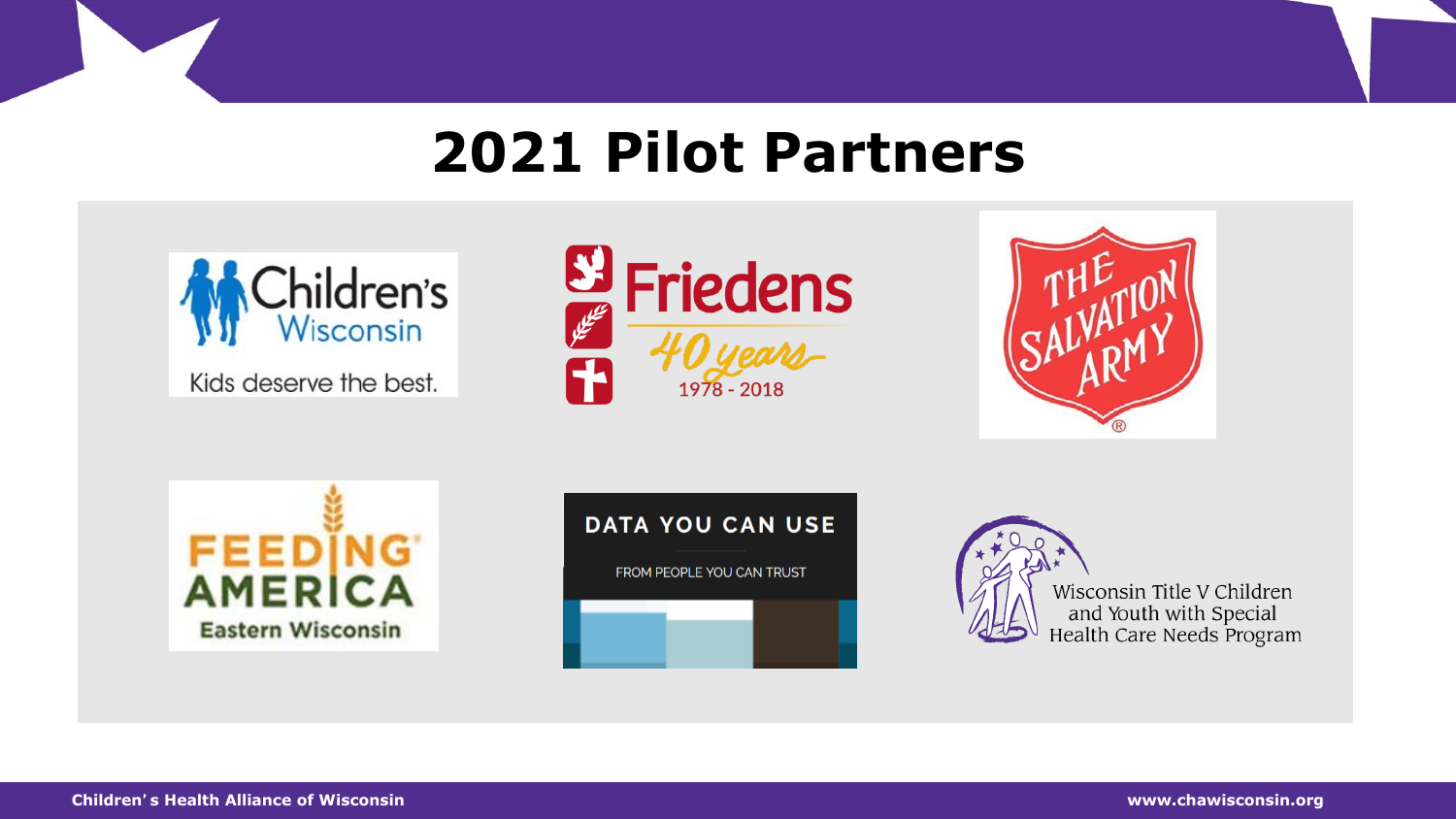# **Our 2021 Goal**

Strengthen communication between food pantries/food banks and primary care clinics to increase food security and health of children including children with special healthcare needs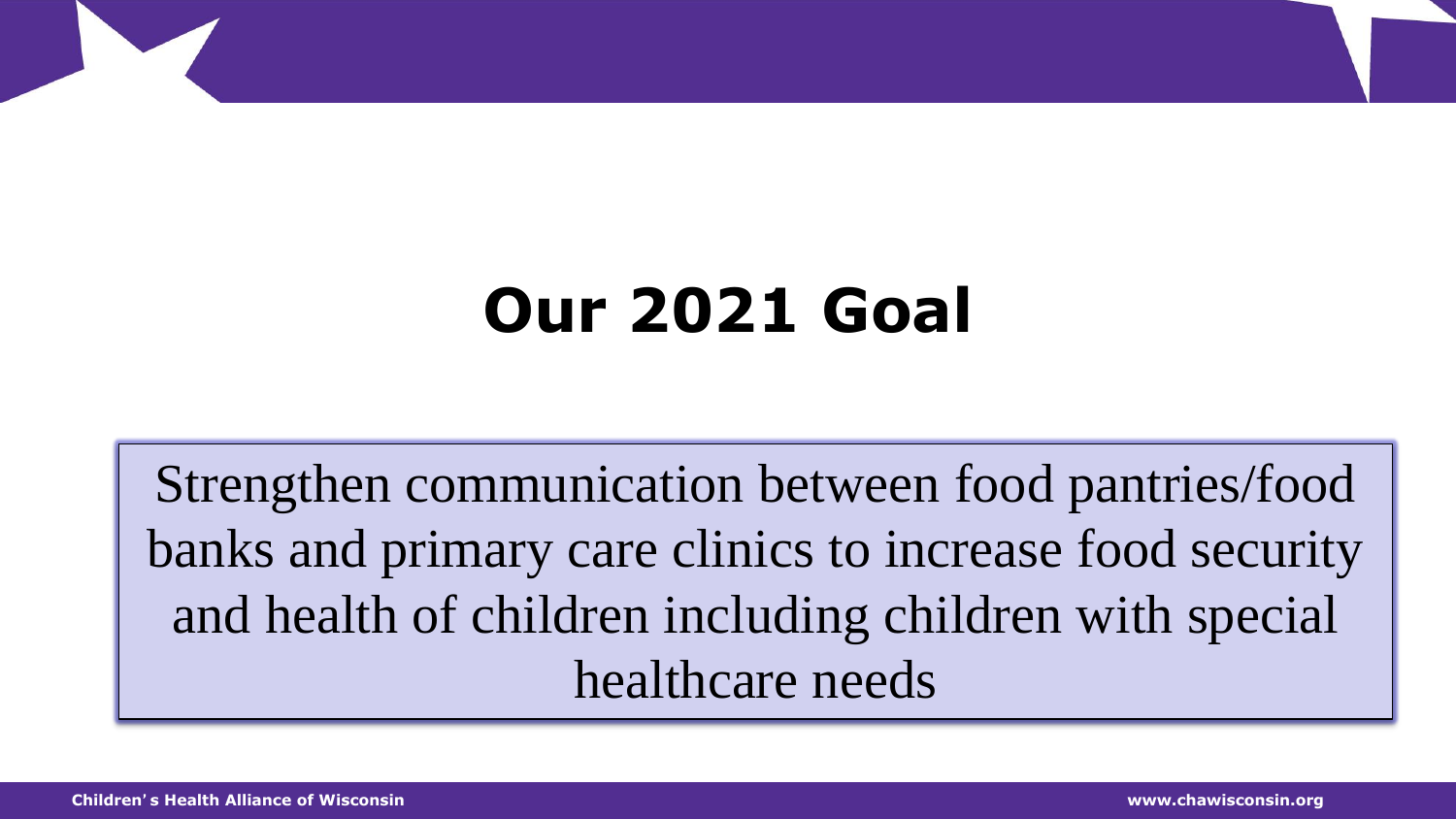## **2021 Steps**



**Children**'**s Health Alliance of Wisconsin www.chawisconsin.org**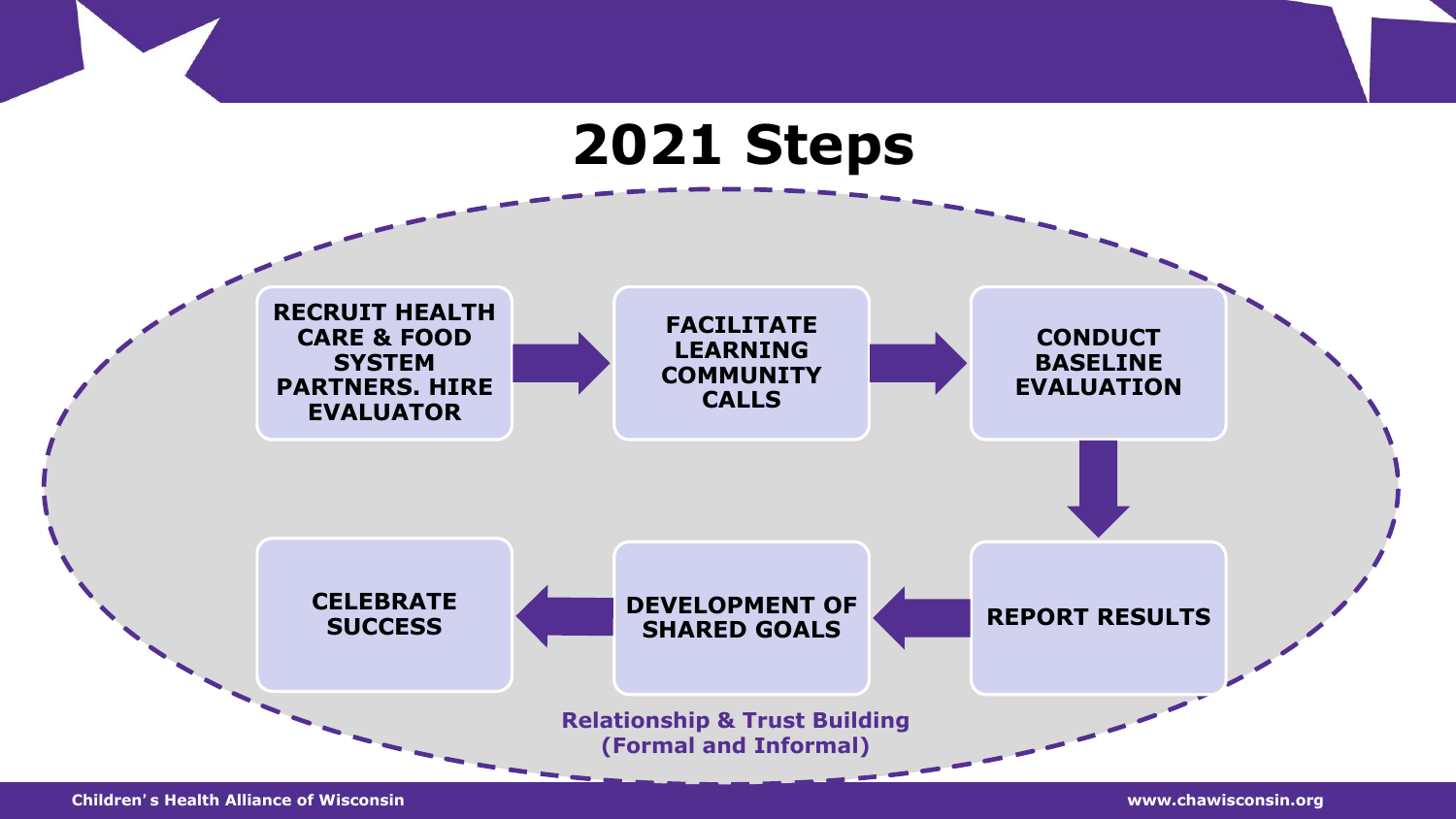#### **2022 Food Insecurity and Health Pilot Goals**

- 1. Partners develop stronger relationships across food and health systems
- 2. Partners demonstrate buy-in and value of cross-sector relationships
- 3. Partners increase knowledge across health and food systems
- 4. Families provide input and help improve process
- 5. Midtown and Next Door Clinics utilize a consistent documentation and screening process to identify the need for emergency food and Food Share
- 6. Partners identify needed resources, and develop and test a referral process from the clinics to pantries and Feeding America
- 7. Pantries and Feeding America have necessary capacity to accept referrals
- 8. Families develop healthy relationships and trust in pantries
- 9. Children and families are enrolled in FoodShare and WIC
- 10. Children receive healthy food at pantries (Choice Pantry)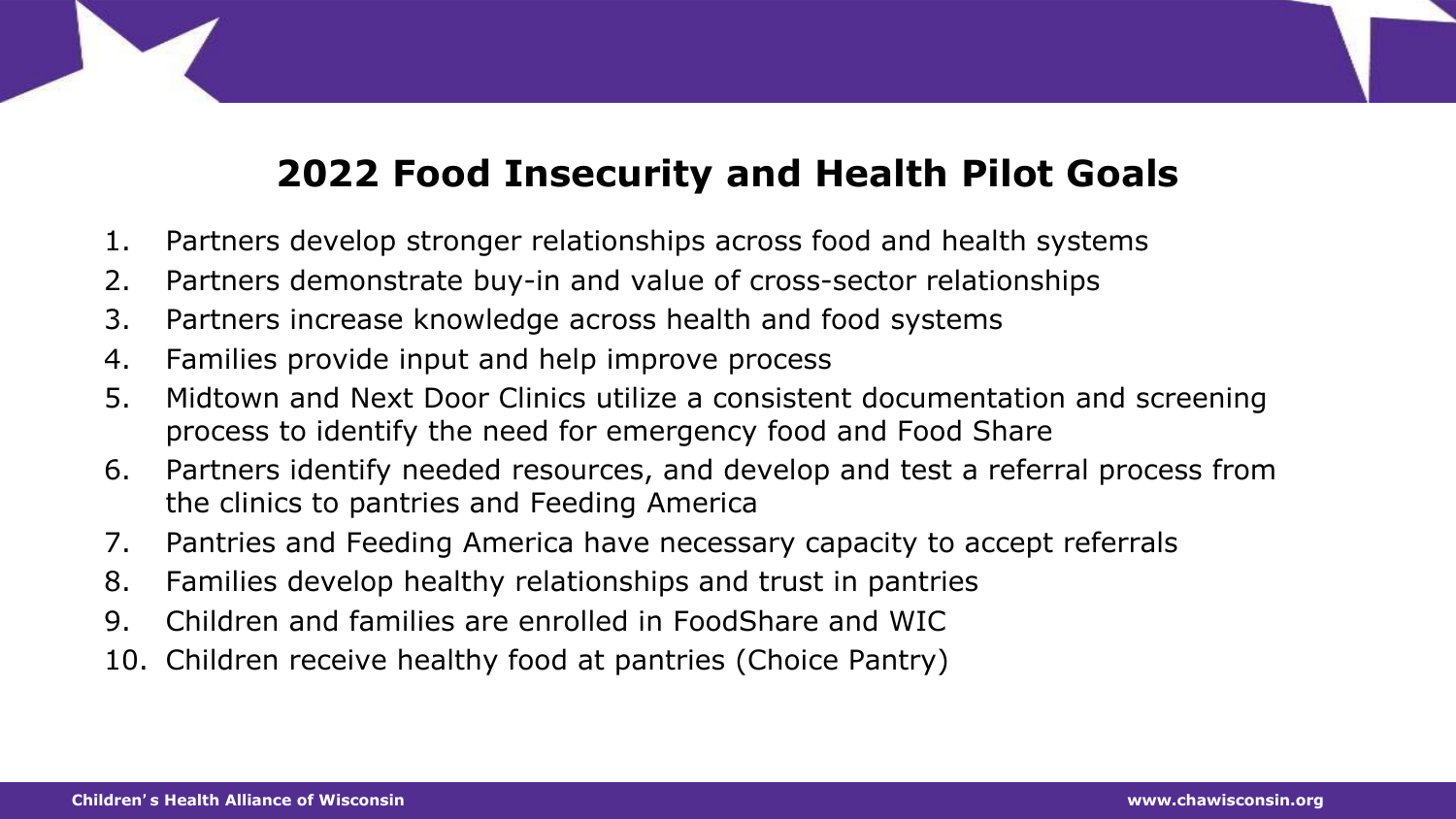### **Reflecting on Learned Lessons**

What was one key learning or experience from the pilot work in 2021?

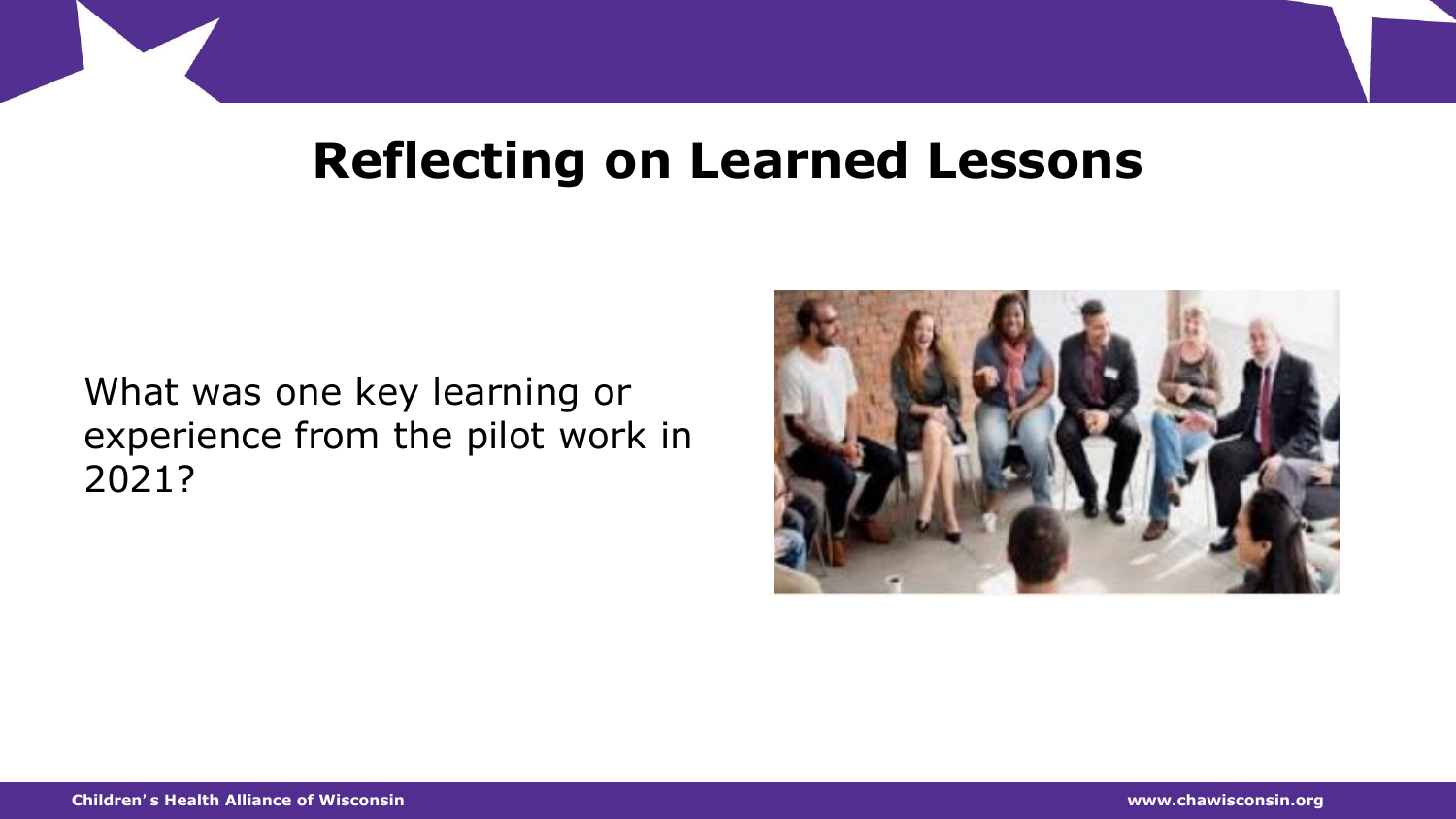#### **Applying Learned Lessons to Growing the Pilot Team**

Consider the learnings shared...

We will grow our team - bringing in more food system partners.

**How will your key experiences and/or learnings affect how we grow?** 

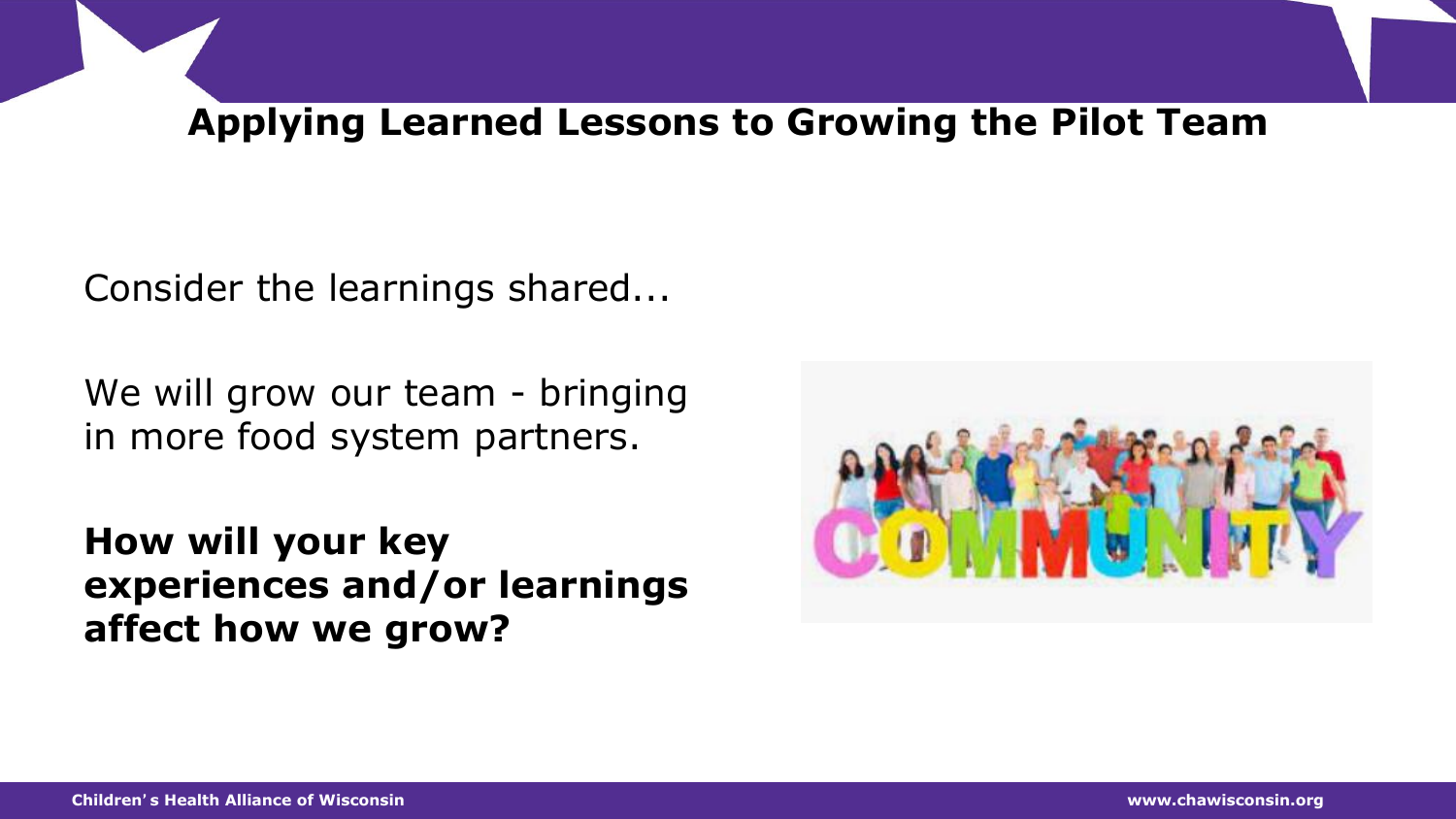# Food Insecurity and Health Evaluation Update

2022 Collaboration Factors Survey Results

• March 30, 2022

#### **DATA YOU CAN USE**

FROM PEOPLE YOU CAN TRUST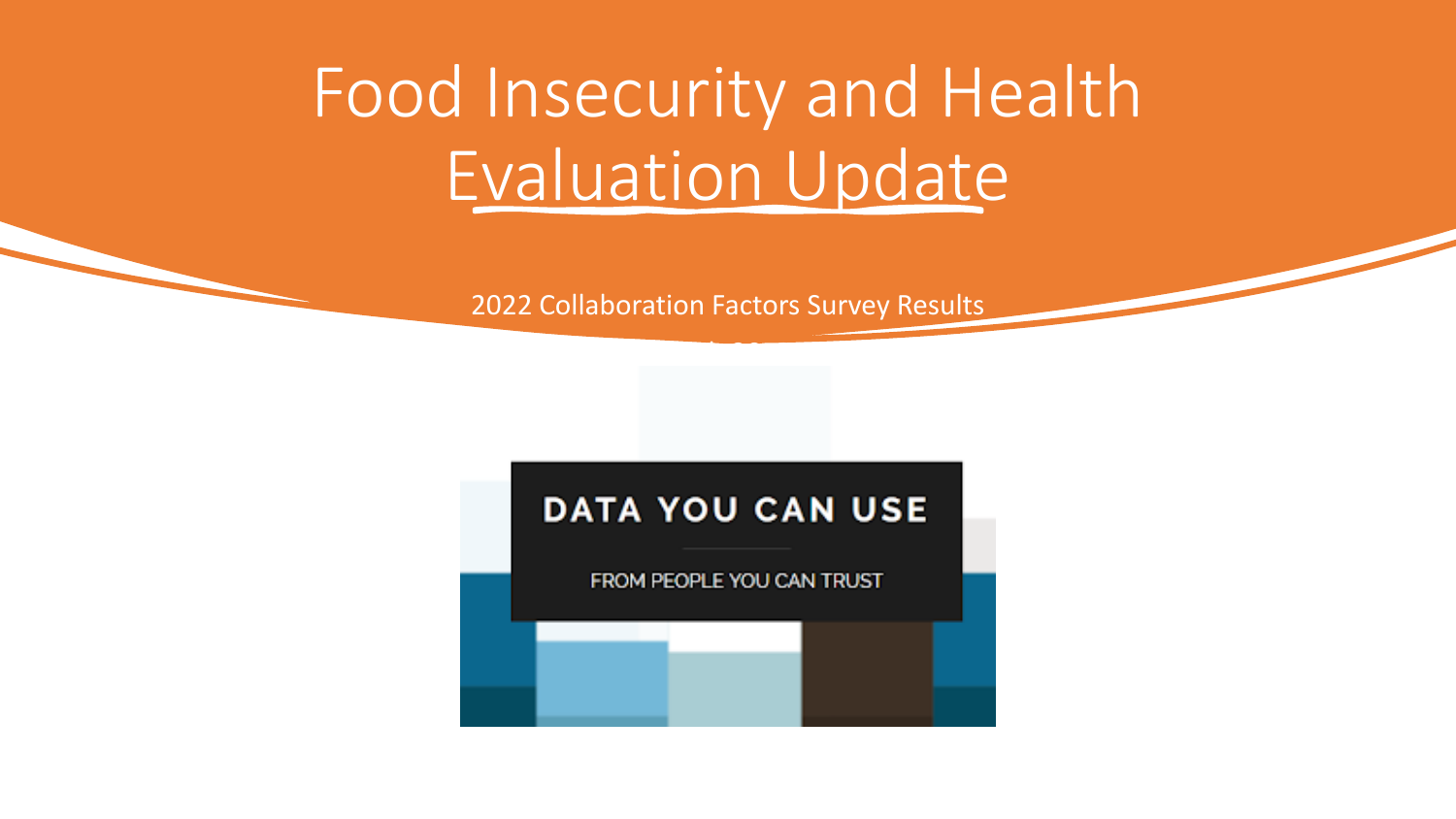## Year<sub>2</sub> Partner Collaboration **Scores**

- 25 questions about success factors
- Annual Survey
	- $\checkmark$  March 2021 (Baseline) 26 partners
	-
	- **V** March 2022 15 partners
	- March 2023
- Change is constant
	- 5 left positions
	- 6 no longer with the project
	- 3 new to the project
- 11/26 (44% participated last year)
- 12 respondents (80% response rate)
	- Health Care (5)
	- Food and nutrition (3)
	- Other (4) (public health, both, system coordination)
- Complete results available [katie@datayoucanuse.org](mailto:katie@datayoucanuse.org)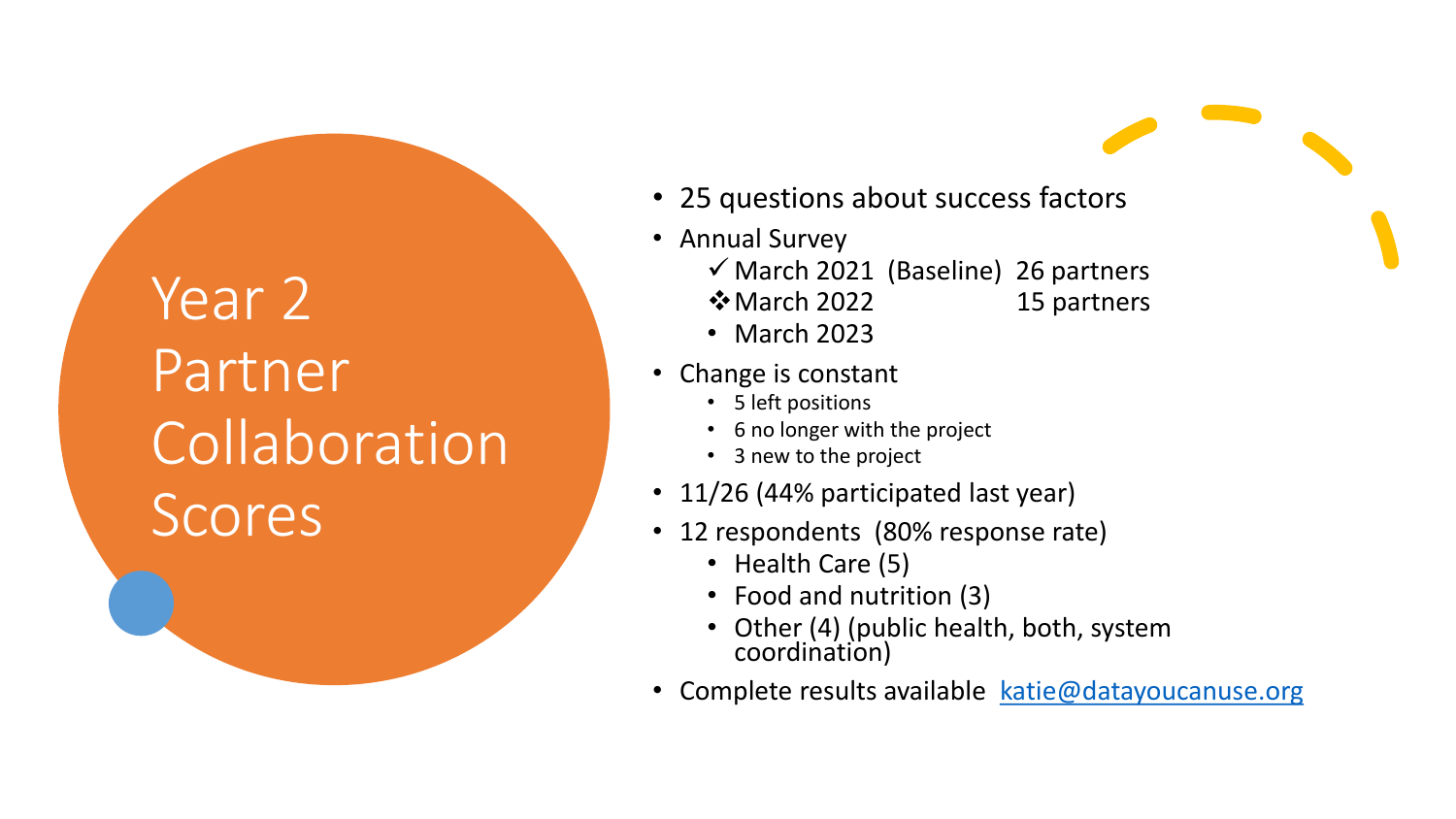## Success Factors For Collaboration

**History of collaboration or cooperation in the community**

**Mutual respect, understanding, and trust**

**Members see collaboration as in their self-interest**

**Ability to compromise**

**Members share a stake in both process and outcome**

**Flexibility**

**Open and frequent communication**

**Established informal relationships and communication links** 

**Concrete, attainable goals and objectives**

**Shared vision** 

**Unique purpose** 

**Sufficient funds, staff, materials, and time**

**Skilled leadership**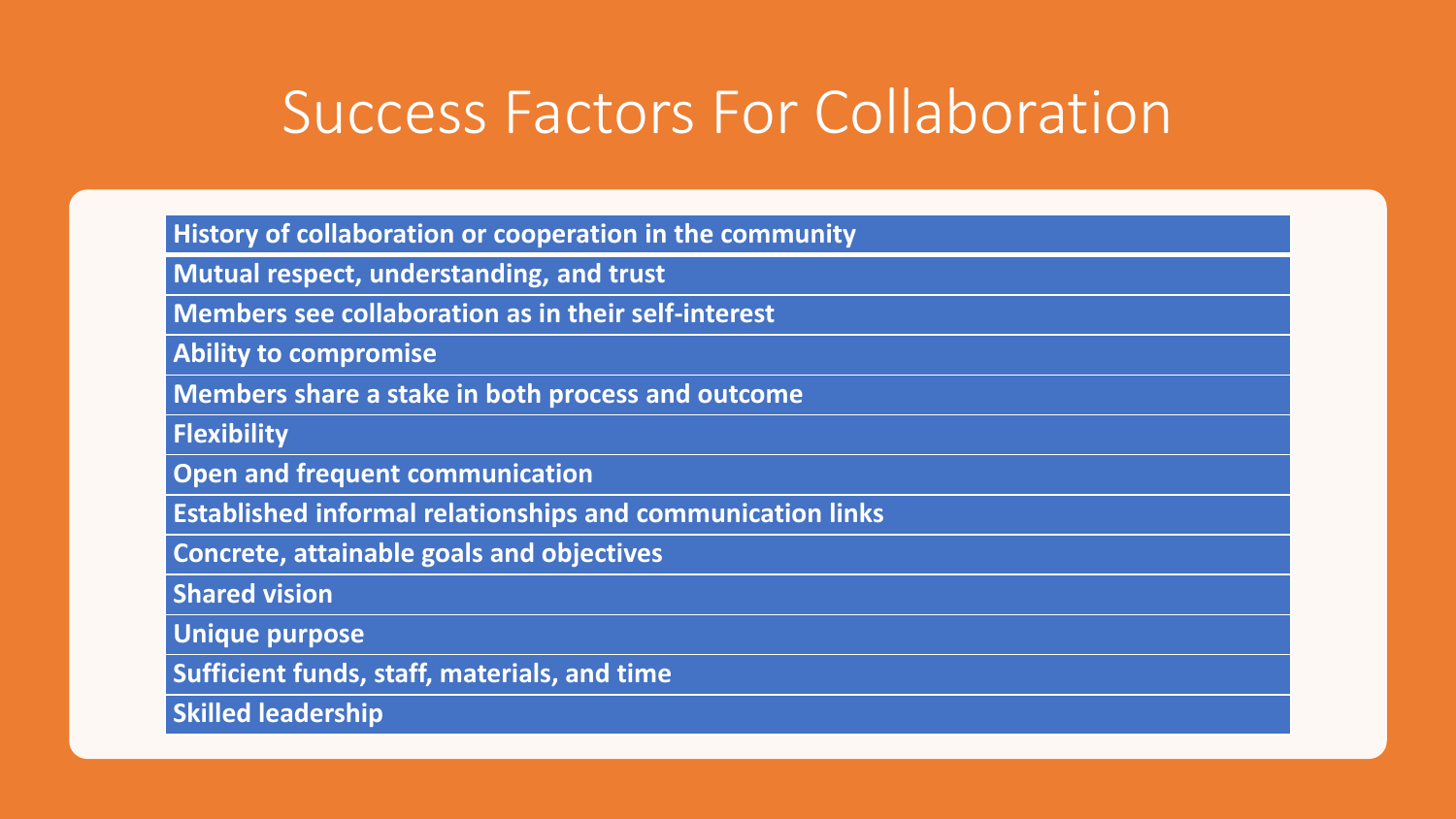# Very high

High # of no opinions Fewer than Baseline ##%

**% of Respondents who Agree and Strongly Agree**

| 21. What we are trying to accomplish with our collaborative<br>project would be difficult for any single organization to<br>accomplish. | 100%       |
|-----------------------------------------------------------------------------------------------------------------------------------------|------------|
| 4. I have a lot of respect for the other people involved in this<br>collaboration.                                                      | 100%       |
| 8. Everyone who is a member of our collaborative group wants<br>this project to succeed.                                                | 100%       |
| 19. The people in this collaborative group are dedicated to the<br>idea that we can make this project work.                             | 100%       |
| 18. People in our collaborative group have established<br>reasonable goals                                                              | 100%       |
| 23. Our collaborative group has adequate funds to accomplish<br>pilot goals                                                             | <b>92%</b> |
| 25. The people in leadership positions for this collaborative<br>have good skills for working with other people and<br>organizations.   | 92%        |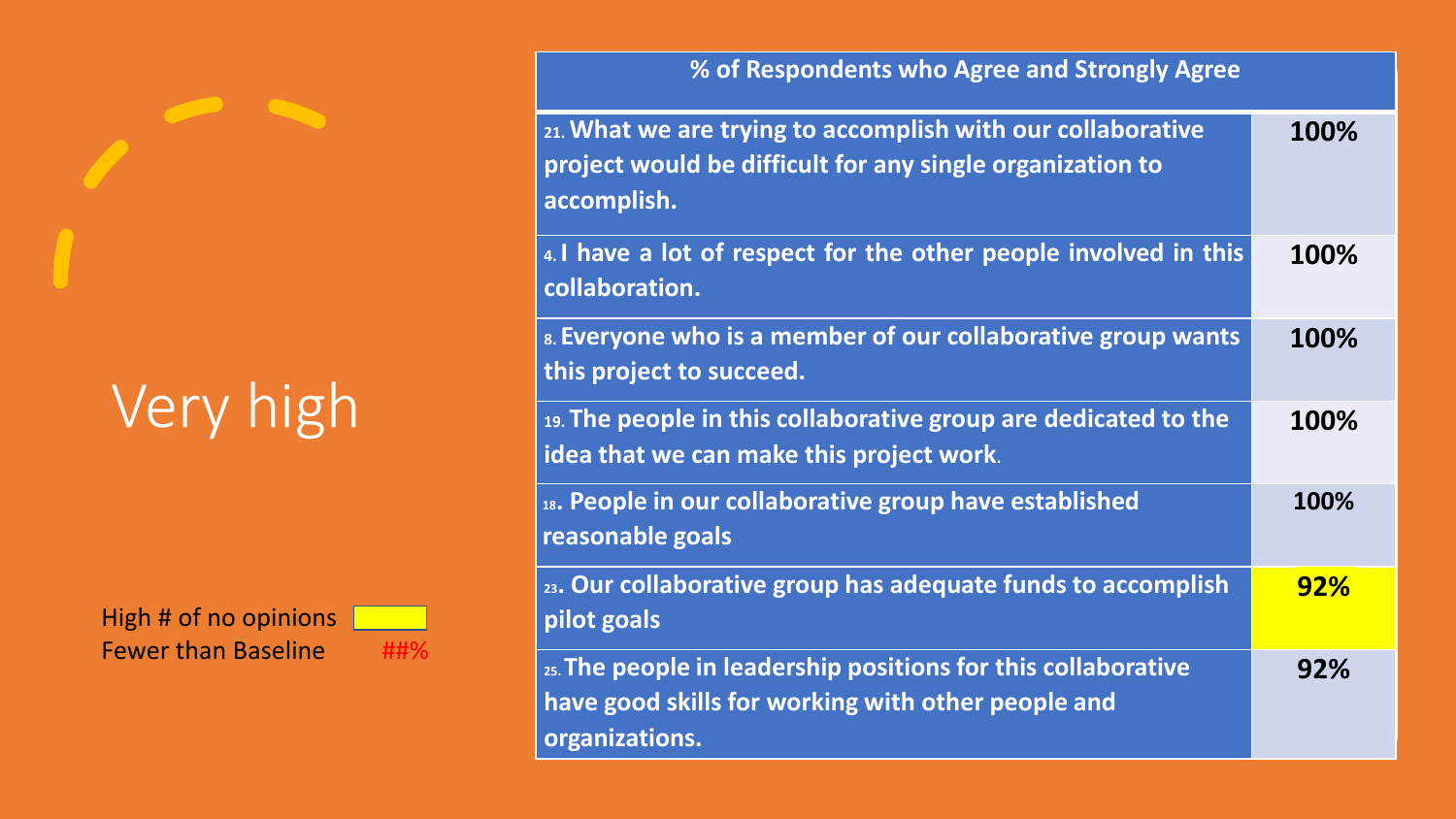## Mid-Range

High # of no opinions Fewer than Baseline ##%



| $\frac{1}{2}$ % of those responding who agree and strongly agree |  |
|------------------------------------------------------------------|--|
|                                                                  |  |

| 5. My organization will benefit from being involved in this collaboration.                                                  | 86%        |
|-----------------------------------------------------------------------------------------------------------------------------|------------|
| 6. People involved in our collaboration are willing to compromise on<br>important aspects of our project.                   | 86%        |
| 7. The organizations that belong to our collaborative group invest the right<br>amount of time in our collaborative efforts | 80%        |
| 12. People in this collaboration communicate openly with one another                                                        | 80%        |
| 9. The level of commitment among the collaboration participants is high.                                                    | 80%        |
| 14. Communication among the people in this collaborative group happens<br>both at formal meetings and in informal ways.     | 78%        |
| 13. I am informed as often as I should be about what goes on in the<br>collaboration.                                       | 75%        |
| 24. Our collaborative group has adequate "people power" to do what it<br>wants to accomplish.                               | 75%        |
| 17. People in our collaborative group know and understand our goals.                                                        | 75%        |
| 22. No other organization in the community is trying to do exactly what we<br>are trying to do.                             | <b>71%</b> |
| 20. My ideas about what we want to accomplish with this collaboration seem<br>to be the same as the ideas of others.        | <b>71%</b> |